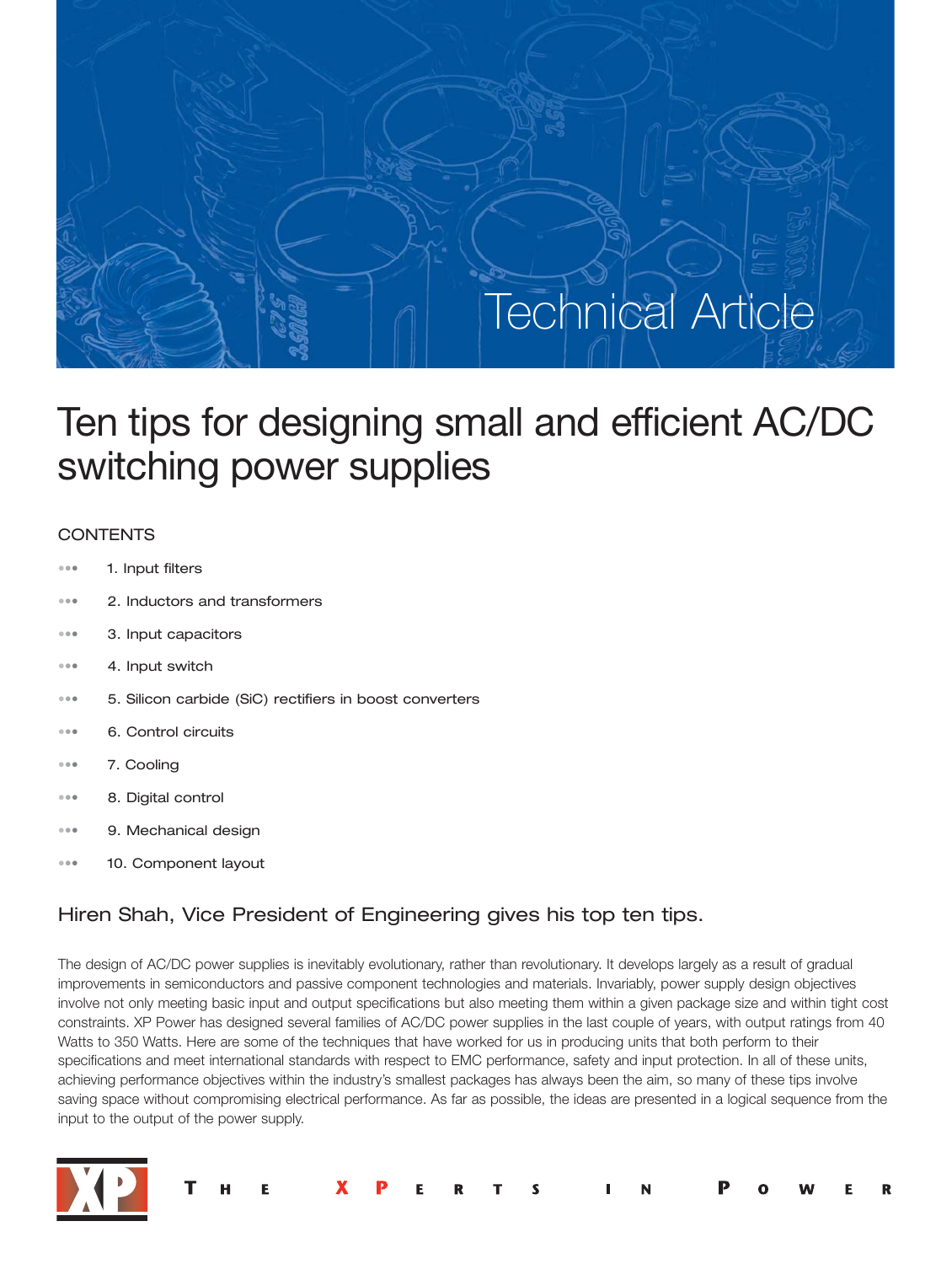#### **1. Input filters.**

The largest components in input filters are the inductors and capacitors. It pays to keep track of the latest products from all of the main toroid manufacturers as sizes continue to shrink with developments in materials. With respect to Class X (across the line) capacitors, you may be tempted to use ceramic types for their small size. However, these can fail catastrophically in the face of input spikes. Metallized polypropylene types, while larger, cope much better with these spikes as they have an inherent self-healing property. Self-healing removes a fault or short circuit by vaporizing the electrode in the region of the short and restoring the capacitor to useful life. Any loss of capacitance is negligible in normal operation. As with magnetic components, there are gradual reductions in component size over time.

#### **2. Inductors and transformers.**

To meet safety requirements with respect to creepage and clearance, a physical safety margin usually has to be left at the edges of bobbins used for winding inductors and transformers. We have found that a triple-insulated, UL-certified, copper wire can remove the need for these gaps; you can then wind right to the edge of the bobbin. This can reduce the overall size of the switching transformer, often the largest component on the board, by as much as 20%.

#### **3. Input capacitors.**

Select the working voltage of aluminum electrolytic capacitors carefully to get the best combination of minimum size and good operating life. These capacitors have longer operational life when operated at no more than 80% of their rated voltage. If the capacitors are used at full rated voltage, leakage current produces heating losses that can degrade the components. The rule of thumb is that every 10 degree C increase in temperature halves the life of the capacitor. In practice, the dielectric layer in the capacitors will reform to the voltage at which they are being used, and any voltage surge can result in circuit failure, so the design should take this into account too. Use components with 105 degree C temperature specification for longest operating life. In practice a relatively large capacitor will be needed anyway, not just for ripple reduction but to provide the required DC hold-up time in the event of short-term disruption in the AC input. Typically, a hold up time of 10 – 20 ms is needed. Large electrolytics have high equivalent series resistance (ESR) at higher frequencies, so it's always good practice to include a much smaller capacitor – often a plastic film type, around 0.22 microfarads – in parallel to reduce this.

#### **4. Input switch.**

Most designs are based on a DC input to the switch of around 370V (based on √2 times the highline AC voltage of 264V). If you use a single MOSFET for switching, the back EMF generated by the stored energy in the input transformer primary when the switch opens will mean that you have to use a 1000VDC rated MOSFET. These are available but they're relatively expensive and have high forward resistance (RDSon) – perhaps as much as

40mOhms – so efficiency is compromised. You'll also need to include a snubber circuit to prevent high voltage spikes damaging the input capacitor and add reset winding in main transformerr other components, so component count, cost and board space are all increased. A smarter solution is to use two 500V MOSFET switches (S1 and S2) configured as in Figure 1. The switches operate simultaneously on either side of the transformer secondary and the diodes conduct at approximately 1V above the input voltage, clamping the maximum voltage created by back EMF, protecting the input capacitor and eliminating the need for a snubber circuit. 500V MOSFET switches are around one-sixth of the price of 1000V-rated versions and devices with RDSon as low as 5mOhms are now available from a number of vendors.

*Figure 1:* Although it minimizes component count, option (A) is more expensive and less efficient than the circuit in (B).



#### **5. Silicon carbide (SiC) rectifiers in boost converters.**

These may appear to be expensive but when you calculate the reduction in component count that's possible, the reduced power supply assembly cost, and the savings in board space, you'll probably find that there is no longer an overall cost disadvantage. What's more, you'll find that their use can deliver a 1% improvement in total power supply efficiency. Conventional diodes permit high reverse current and the energy needs to be dissipated in a snubber circuit consisting of 2 diodes, 2 capacitors, a resistor and an inductor, as shown in Figure 2. The negligible reverse current of the SiC diode eliminates these 6 components and reduces losses, leading to improved efficiency. Both Cree and Infineon offer SiC diodes.

*Figure 2:* The snubber circuit needed with conventional diodes adds cost and complexity

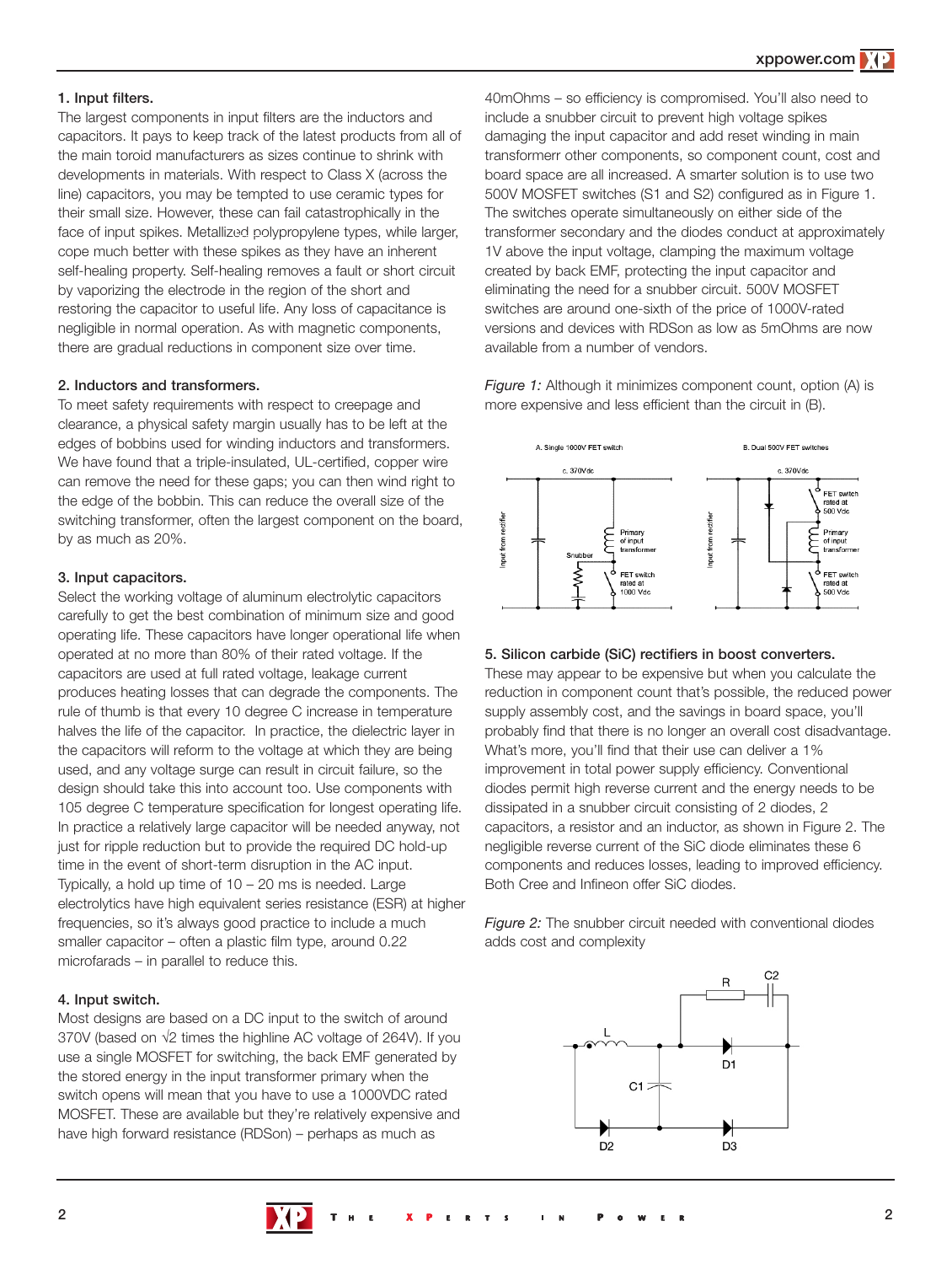#### **6. Control circuits.**

It's now economical to combine through-hole and surface mount techniques in the design of AC/DC switchers. Control functions can be implemented on the underside of the printed circuit board utilizing surface mounted devices.

#### **7. Cooling.**

Where possible affix power semiconductors directly to the power supply case or U-channel. You no longer need thermal pastes. Thermal transfer components from companies such as Bergquist allow the tabs of power devices to be soldered directly to a copper pad that is already bonded to an electrically insulating but thermally conductive substrate. This approach is inherently more consistent and reliable than using thermal pastes. Where forcedair cooling is needed, you might consider the use of 3-wire intelligent fans. The fan speed varies with temperature to ensure that the fan only runs as fast as it needs to for given operating conditions. This reduces both noise and power consumption. However, the relatively high prices of these fans, and the ready availability of low cost fan control chips, makes implementing your own control circuit more cost-effective. Fan noise is another consideration. Experiment with the format and spacing of finger guards. We find that placing finger guards a few millimetres away from the panel on which the fan is mounted, rather than flush with it, can reduce fan noise by some 5dB to 6dB. In a system that uses a number of power supplies, this is a very audible reduction.

#### **8. Digital control.**

Don't get carried away by all the hype about digital control for AC/DC power supplies, unless your application absolutely needs it. Digital control has been widely implemented in point-of-load converters but it adds considerable cost to AC/DC power supplies. The chips may now be available at 50 cents or so, but when you consider the additional components needed, manufacturing costs and the cost of connectors, implementing digital control will add \$10 to \$15 to the cost of an AC/DC power supply. This may be an acceptable figure for a 1kW power supply, where it is a small proportion of the total cost but for low to medium power units, the additional cost can rarely be justified.

#### **9. Mechanical design.**

There is always room for creativity in mechanical design. Consider the range of applications for which the power supply may be used at the outset. For example, it may be possible to design the overall physical dimensions so that the power supply will fit horizontally or vertically into an industry-standard enclosure format. The printed circuit board can be designed to accept plug-in connectors or screw terminals; this adds no cost but greatly improves the application flexibility. And remember the small things, like accessibility of fuses and making cable retention devices reversible, so that the walls of the system enclosure or other protuberances don't obstruct them. Stacking components to save PCB space is another technique that is often overlooked. For example, it may be possible to stack the inductors in a filter

network on top of capacitors, simply fixing them with adhesive. This can also help EMC performance by keeping filter component interconnects very short.

#### **10. Component layout.**

To look at some power supplies, you might think that the components were dropped onto the board from a great height and then connected together! Careful component layout, that follows a logical flow from input to output, is good engineering practice. The product looks better, is easier to test and service and it performs better. Remember, every bend in a PCB track adds a little inductance that can create EMI.

XP Power uses all of these techniques in the design of AC/DC power supplies. The company's most recent product, the MFA350 350W AC/DC power supply, shown in Figure 3, uses most of them. The result in this case is an exceptionally compact 3.2" x 6.8" x 1.5" (81mm x 173mm x 38mm) unit, with full control and monitoring features, 89% efficiency and a requirement for only 13CFM of cooling to get full output. No single design innovation has delivered this performance, it the combination of small improvements, such as those outlined above, and that makes a big difference to the end product.

*Figure 3:* The MFA350, 350 Watt AC/DC switching power supply achieves 11.2W per cubic inch power density